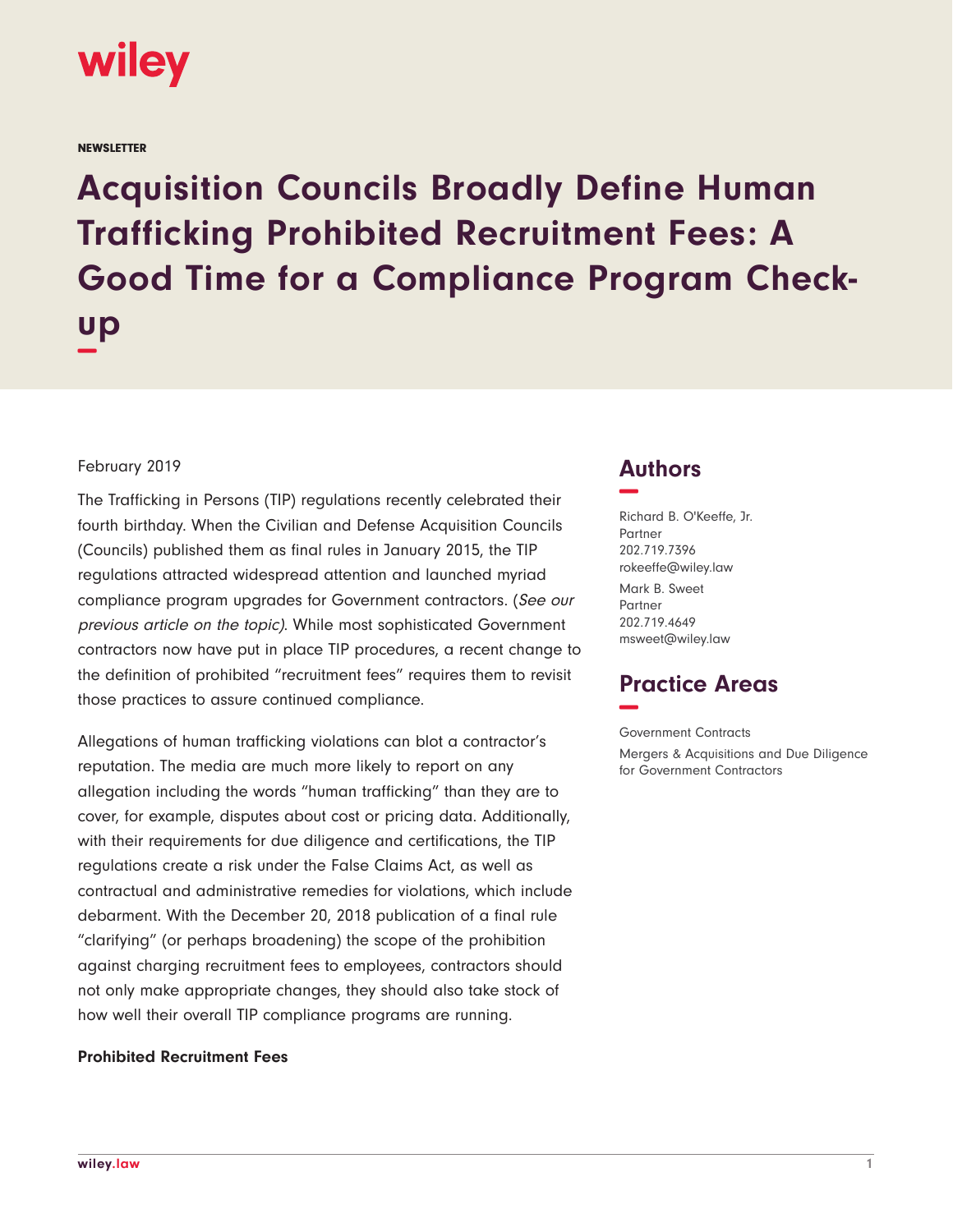The prohibition against charging recruitment fees to employees is designed to protect vulnerable persons in high-risk environments from being forced to incur significant debt to the employer at the start of the relationship. The reasoning for the prohibition is that such debt may skew the balance of power against the employee, thereby setting the stage for abuse and coercion based on debt bondage. Even before the 2015 TIP regulations went final, the Government Accountability (GAO) recognized that the rule was ambiguous and recommended developing "a more precise definition of recruitment fees." The December 2018 changes amends the definition of recruitment fee in FAR 22.1702 to respond to the GAO recommendation with a broad new definition:

Recruitment fees means fees of any type, including charges, costs, assessments, or other financial obligations, that are associated with the recruiting process, regardless of the time, manner, or location of imposition or collection of the fee.

For the first time, the rule will include specific types of prohibited recruitment fees. Recruitment fees can be improper regardless of whether the payment is in cash, property, deducted from wages, through wage concessions, or as a "kickback, bribe, in-kind payment, free labor, tip or tribute." Recruitment fees can be improper regardless of who does the collecting, including "an employer or a third party."

The apparent common element for all prohibited fees is that they cannot be charged if they are "associated with the recruiting process." When this amorphous principle combines with the unlimited time, manner and place element of the recruitment fee definition, the takeaway for contractors is to carefully examine any demands for money or things of value from your employees.

### **Certifications and Disclosure**

Although the new definitions provide more clarity about what types of fees are prohibited, they do not change the expansive certifications and disclosure obligations in the regulations. The regulations require certifications, both before contract award and annually during performance, that the contractor has implemented a compliance plan and procedures to prevent activities prohibited by the TIP regulations and to monitor, detect, and terminate contracts with any subcontractors or agents engaging in such activities. Additionally, the contractor must certify, after engaging in due diligence, that either (i) to the best of its knowledge and belief, neither it nor any of its agents or subcontractors (or their agents) has engaged in such activities; or (ii) that it has found and appropriately remedied and referred such activities. Subcontractors must provide similar certifications.

If a contractor discovers prohibited trafficking activities, the regulations require disclosure to the contracting officer and Inspector General of information sufficient to identify the nature and extent of an offense and the individuals responsible for the conduct. Contractors must also cooperate with any government investigations and protect any employees suspected of being victims or witnesses.